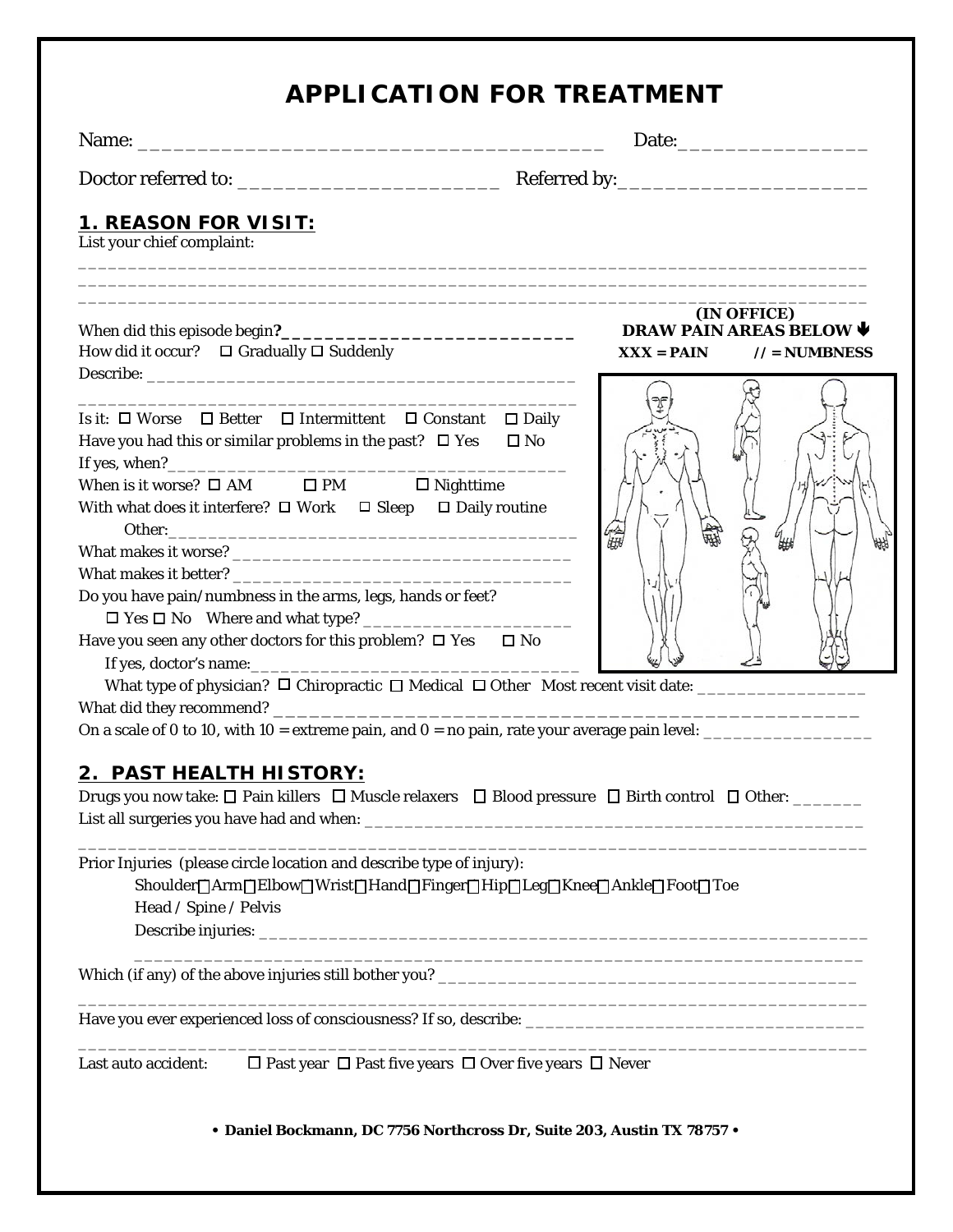## **3. FAMILY HEALTH HISTORY**

Many health problems have familial tendencies. Information about family members will give us a better picture of your total health.<br>NAME

\_\_\_\_\_\_\_\_\_\_\_\_\_\_\_\_\_\_\_\_\_\_\_\_\_\_\_\_\_\_\_\_\_\_\_\_\_\_\_\_\_\_\_\_\_\_\_\_\_\_\_\_\_\_\_\_\_\_\_\_\_\_\_\_\_\_\_\_\_\_\_\_\_\_\_\_\_\_\_ \_\_\_\_\_\_\_\_\_\_\_\_\_\_\_\_\_\_\_\_\_\_\_\_\_\_\_\_\_\_\_\_\_\_\_\_\_\_\_\_\_\_\_\_\_\_\_\_\_\_\_\_\_\_\_\_\_\_\_\_\_\_\_\_\_\_\_\_\_\_\_\_\_\_\_\_\_\_\_

\_\_\_\_\_\_\_\_\_\_\_\_\_\_\_\_\_\_\_\_\_\_\_\_\_\_\_\_\_\_\_\_\_\_\_\_\_\_\_\_\_\_\_\_\_\_\_\_\_\_\_\_\_\_\_\_\_\_\_\_\_\_\_\_\_\_\_\_\_\_\_\_\_\_\_\_\_\_\_

RELATION PAST AND PRESENT HEALTH PROBLEMS

# **4. YOUR HEALTH HISTORY C = Current, P = Past**

| General<br>COPO Allergy<br>COPOConvulsions<br>COPODizziness<br>C□P□Fainting<br>C□P□Headache                                                              | Muscle & Joint<br>C□P□Arthritis<br>C□P□Bursitis<br>C□P□Low back pain<br>C□P□Neck pain/stiffness<br>C□P□Pain between shoulders<br>$C\square$ P $\square$ Spinal Curvature                    | Eyes, Ears, Nose & Throat<br>COPODeafness<br>C□P□Earache<br>C <b>OPO</b> Failing Vision<br>C□P□Nosebleeds<br>C□P□Sinus infections<br>C□P□Strep throat                                                                                                                                                                                                                                          | General-Intestinal<br>C□P□Colon trouble<br>C□P□Constipation<br>C□P□Diarrhea<br>CDPOGall Bladder trouble<br>C□P□Hemorrhoids<br>C□P□Hernia |
|----------------------------------------------------------------------------------------------------------------------------------------------------------|---------------------------------------------------------------------------------------------------------------------------------------------------------------------------------------------|------------------------------------------------------------------------------------------------------------------------------------------------------------------------------------------------------------------------------------------------------------------------------------------------------------------------------------------------------------------------------------------------|------------------------------------------------------------------------------------------------------------------------------------------|
| Respiratory<br>COPOAsthma<br>C□P□Chest Pain<br>COPOChronic cough<br>C□P□Spitting up blood                                                                | Pain or numbness in<br>C□P□Shoulders/Arms<br>C□P□Elbows/Hands<br>C□P□Hips/Legs<br>C□P□Ankles/Knees/Feet                                                                                     | Skin problems<br>C□P□Bruise easily<br>$C\square$ P $\square$ Hives or allergy<br>C□P□Skin rash                                                                                                                                                                                                                                                                                                 | C <b>OPOLiver</b> trouble<br>C□P□Nausea<br>Other<br>C□P□Diabetes<br>COPOAIcoholism<br>C□P□Anemia                                         |
| Cardio-Vascular<br>C□P□Hardening of arteries<br>C□P□High blood pressure<br>C□P□Low blood pressure<br>C□P□Rapid/slow heart beat<br>C□P□Swelling of ankles | Genital-Urinary<br>C□P□Bed-wetting<br>C□P□Kidney infection<br>C <b>O</b> P <b>O</b> Painful urination<br>COPOProstate trouble                                                               | For Women Only<br>C□P□Cramps or backaches<br>C□P□Frequent urination flow C□P□Excessive menstrual<br>C <b>OPOIrregular</b> cycle<br>C <b>OPOL</b> umps in breast<br>C□P□Post-menopausal                                                                                                                                                                                                         | C□P□Cancer<br>COPOMeasles<br>$C\square P\square$ Stroke<br>COPORheumatic fever<br>C□P□Sex trans disease<br>COPOGout                      |
| Psycho-Social<br>COPODepression<br>$C\square$ P $\square$ Anxiety<br>$C\square$ P $\square$ Sleep disturbances<br>C□P□Chronic fatigue                    | COPODivorce<br>C□P□Death<br>$C\square P\square$ Family problems<br>COPOEconomic                                                                                                             | C□P□Drugs/Alcohol<br>$\mathbf{C}\Box\mathbf{P}\Box\mathbf{Change}$ in job status<br>C <b>OPO</b> Mork problems                                                                                                                                                                                                                                                                                 | C□P□Mumps<br>COPOPolio                                                                                                                   |
| Check the appropriate box below:<br>Meals skipped:<br>Daily no._______<br>Weekly no_____                                                                 | Alcoholic beverages<br>Coffee-Daily<br>$\Box$ 1-2 daily $\Box$ 1-2 weekly<br>$\Box$ 1-2 daily<br>$\Box$ 3-4 daily $\Box$ 3-4 weekly<br>$\Box$ 3-4 daily<br>$\square$ More<br>$\square$ More | $\Box$ Satisfied                                                                                                                                                                                                                                                                                                                                                                               | Personal satisfaction w/diet<br>$\Box$ Highly satisfied<br>$\Box$ Highly unsatisfied                                                     |
|                                                                                                                                                          |                                                                                                                                                                                             | IN CASE OF EMERGENCY: (Name of friend or relative not living at home)                                                                                                                                                                                                                                                                                                                          |                                                                                                                                          |
|                                                                                                                                                          |                                                                                                                                                                                             |                                                                                                                                                                                                                                                                                                                                                                                                |                                                                                                                                          |
|                                                                                                                                                          |                                                                                                                                                                                             |                                                                                                                                                                                                                                                                                                                                                                                                |                                                                                                                                          |
|                                                                                                                                                          | extremities), therapy, rehabilitative exercises and acupuncture.                                                                                                                            | Fees are payable at the time x-rays, examination, and treatment(s) are received unless other<br>arrangements are made in advance. X-rays remain the property of this clinic. I understand the<br>above and hereby authorize the doctor to examine and treat my condition as he deems appropriate<br>through the use of any combination of radiographs, manipulation (inclusive of my spine and |                                                                                                                                          |
|                                                                                                                                                          |                                                                                                                                                                                             | Date:                                                                                                                                                                                                                                                                                                                                                                                          |                                                                                                                                          |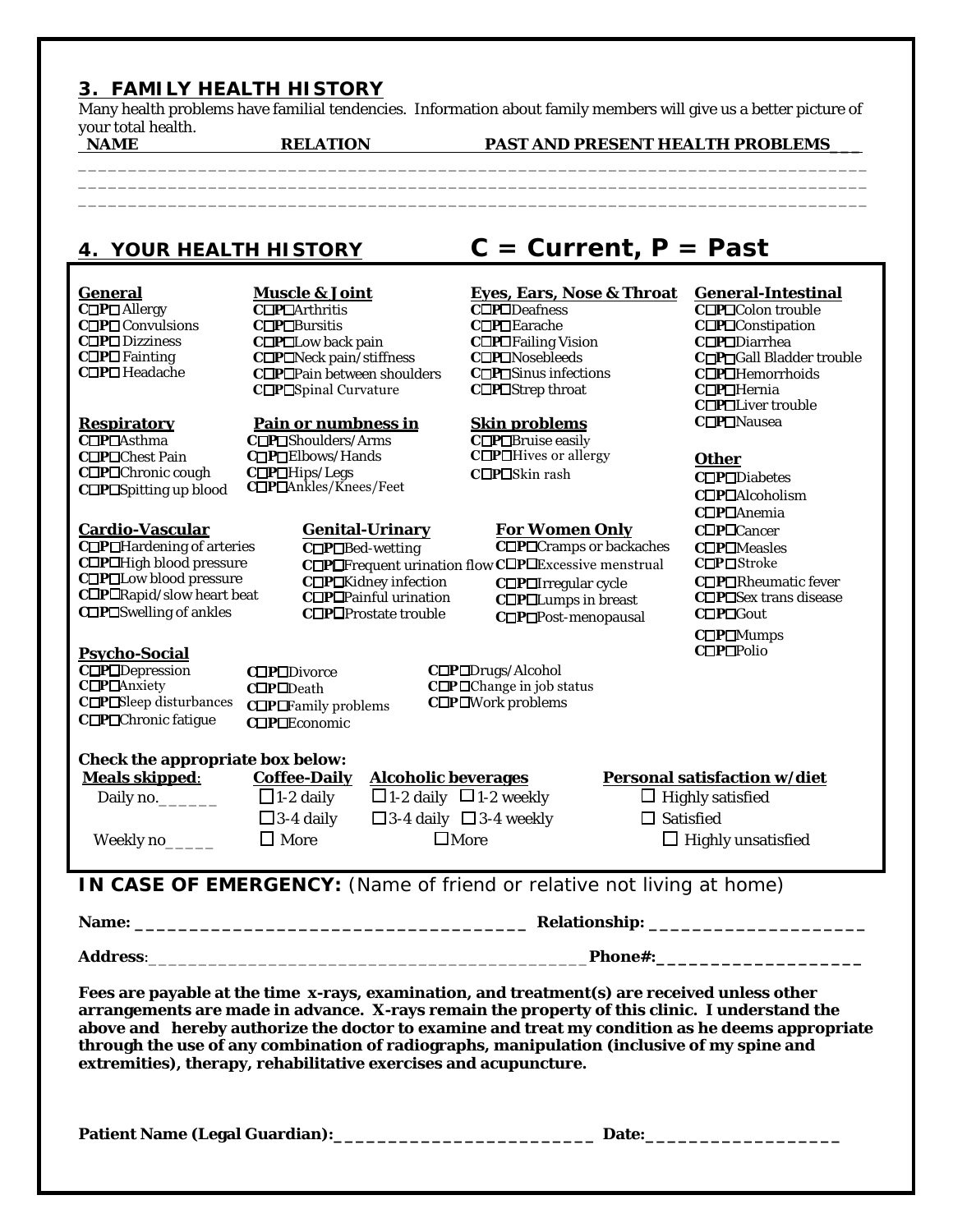#### **Assignment of Benefits Form**

**Financial Responsibility-** All professional services rendered are charged to the patient and are due at the time of service, unless other arrangements have been made in advance with our business office. Necessary forms will be completed to file for insurance carrier payments.

**Assignment of Benefits-** I hereby assign all medical benefits, to include major medical benefits to which I am entitled. I hereby authorize and direct my insurance carrier(s), including Medicare, private insurance and any other health/medical plan, to issue payment check(s) directly to Dr. Daniel Bockmann medical services rendered to myself and/or my dependents regardless of my insurance benefits, if any. I understand that I am responsible for any amount not covered by insurance.

**Authorization to Release Information-** I hereby authorize Dr. Daniel Bockmann to: (1) release any information necessary to insurance carriers regarding my illness and treatments; (2) process insurance claims generated in the course of examination or treatment; and (3) allow a photocopy of my signature to be used to process insurance claims for the period of lifetime. This order will remain in effect until revoked by me in writing.

I have requested medical services from Dr. Daniel Bockmann on behalf of myself and/or my dependents, and understand that by making this request, I become fully financially responsible for any and all charges incurred in the course of the treatment authorized.

I further understand that fees are due and payable on the date that services are rendered and agree to pay all such charges incurred in full immediately upon presentation of the appropriate statement. A photocopy of this assignment is to be considered as valid as the original**. Appointment's cancelled or re-scheduled without a 24 hour notice will be subject to a \$25.00 charge.** 

\_\_\_\_\_\_\_\_\_\_\_\_\_\_\_\_\_\_\_\_\_\_\_\_\_\_\_\_\_\_\_\_ \_\_\_\_\_\_\_\_\_\_\_\_\_\_\_\_\_\_\_\_\_\_\_\_\_\_\_\_\_\_\_\_

Patient/Responsible Party Signature: Date:

### **Consent and Authorization for Electronic Communication (E-Mail)**

I have read and understood the above description of the risks and responsibilities associated with electronic communication with my healthcare provider. I acknowledge that commonly used e-mail services are not secure and fall outside of the security requirements set forth by the Health Insurance Portability and Accountability Act for the transmission of protected health information. I have been given the opportunity to discuss electronic communication with my healthcare provider and have had all my questions answered. In consideration of my desire to use electronic communication as supplement to in-person office visits with my provider, I hereby consent to electronic communication via non-secure e-mail services. I understand that I may revoke my consent to communicate electronically at any time by notifying Dr. Daniel Bockmann in writing, but if I do, the revocation will not have any effect on actions my healthcare provider has already taken in reliance on my consent.

I agree to release my provider and the practice from any and all liability that may occur due to electronic communication over a non-secure network.

I further agree to be held accountable for the patient responsibilities as outlined above.

| PATIENT NAME (PRINT) |
|----------------------|
|----------------------|

PATIENT SIGNATURE \_\_\_\_\_\_\_\_\_\_\_\_\_\_\_\_\_\_\_\_\_\_\_\_\_\_\_\_\_\_\_\_\_\_\_\_\_\_\_\_\_\_\_\_ DATE: \_\_\_\_\_\_\_\_\_\_\_\_\_\_\_\_\_\_\_